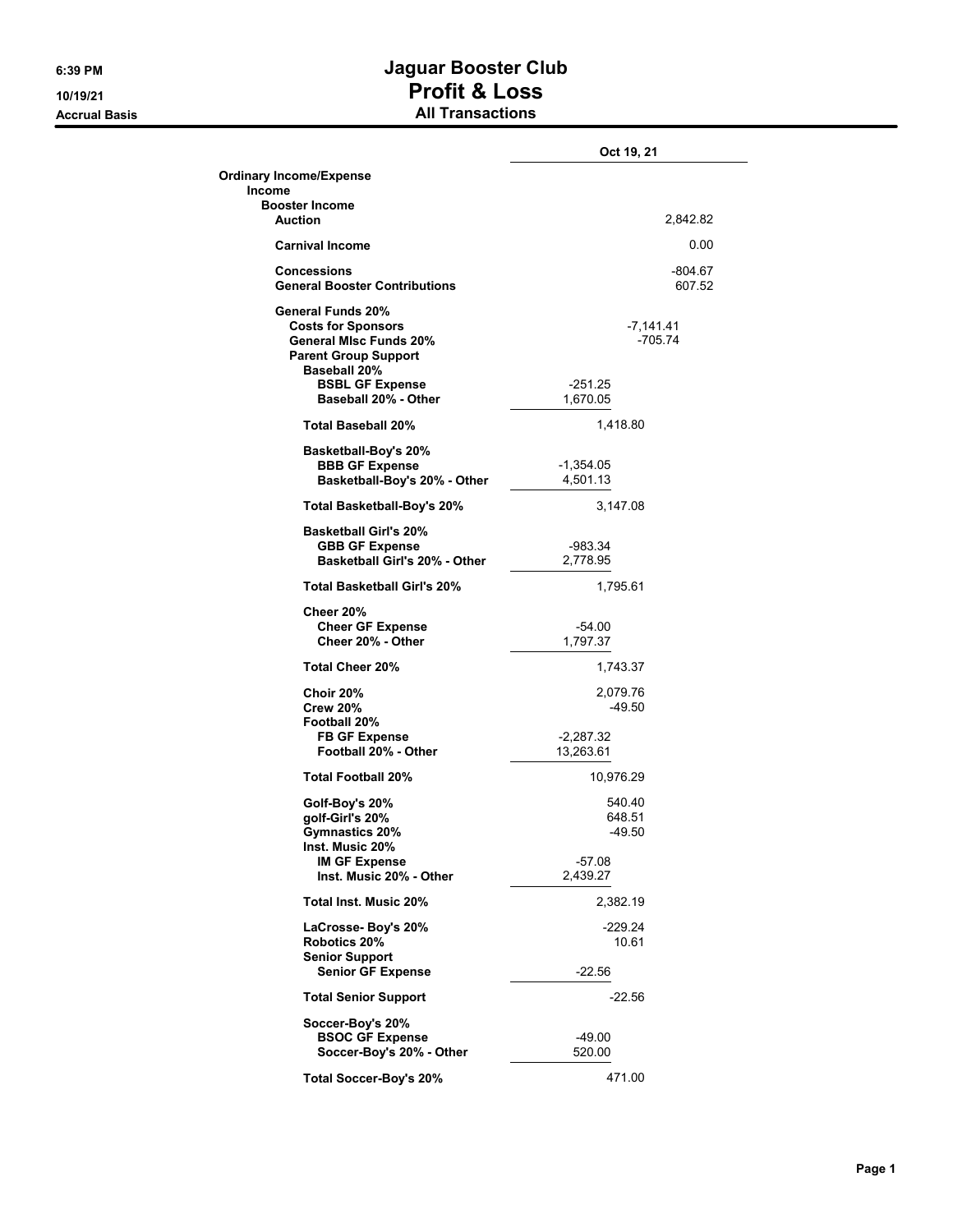## **6:39 PM Jaguar Booster Club 10/19/21 Profit & Loss Accrual Basis All Transactions**

|                                                                                                          | Oct 19, 21                                           |
|----------------------------------------------------------------------------------------------------------|------------------------------------------------------|
| Soccer Girl's 20%<br><b>GSOC GF Expense</b><br>Soccer Girl's 20% - Other                                 | $-161.43$<br>305.37                                  |
| <b>Total Soccer Girl's 20%</b>                                                                           | 143.94                                               |
| Softball 20%<br><b>SB GF Expense</b><br>Softball 20% - Other                                             | -468.00<br>1,118.78                                  |
| <b>Total Softball 20%</b>                                                                                | 650.78                                               |
| Swim & Dive-Boys 20%<br>Swim Girl's 20%<br>Theatre Co. 20%<br><b>TC GF Expense</b>                       | $-34.50$<br>658.60<br>-2,230.35                      |
| Theatre Co. 20% - Other                                                                                  | 3,091.31                                             |
| Total Theatre Co. 20%                                                                                    | 860.96                                               |
| Track & Field 20%<br>Track & Field Expense 20%<br>Track & Field 20% - Other                              | $-234.89$<br>289.62                                  |
| Total Track & Field 20%                                                                                  | 54.73                                                |
| Volleyball 20%<br><b>VB GF Expense</b><br>Volleyball 20% - Other                                         | $-706.42$<br>2,752.13                                |
| <b>Total Volleyball 20%</b>                                                                              | 2,045.71                                             |
| <b>Wrestling 20%</b>                                                                                     | 1,821.60                                             |
| <b>Total Parent Group Support</b>                                                                        | 31,064.64                                            |
| <b>Program Design &amp; Print</b><br>Scholarship<br><b>Support To Clubs</b><br>General Funds 20% - Other | $-6,280.73$<br>-5,199.79<br>$-1,172.06$<br>$-626.19$ |
| <b>Total General Funds 20%</b>                                                                           | 9,938.72                                             |
| <b>JBC RAised Funds</b>                                                                                  | 10,097.96                                            |
| <b>Total Booster Income</b>                                                                              | 22,682.35                                            |
| <b>Parent Groups Support</b><br>Baseball                                                                 | 6,316.46                                             |
| <b>Basketball-Boy's</b>                                                                                  | 14,657.94                                            |
| <b>Basketball-Girl's</b>                                                                                 | 6,351.04                                             |
| <b>Basketball Concessions Boys &amp; G</b>                                                               | 0.00                                                 |
| <b>Cheer</b>                                                                                             | 2,129.24                                             |
| Choir                                                                                                    | 5,558.84                                             |
| <b>Cross Country</b><br><b>DECA</b><br><b>Football</b>                                                   | 209.34<br>0.00<br>70,660.98                          |
| Golf-Boy's<br>Golf-Girl's<br><b>Gymnastics</b><br><b>Instrumental Music</b>                              | 3,965.62<br>755.18<br>74.00<br>10,724.76             |
| Lacrosse-Boy's<br><b>Model UN</b><br><b>Robotics</b>                                                     | 19.35<br>0.00<br>1,877.42                            |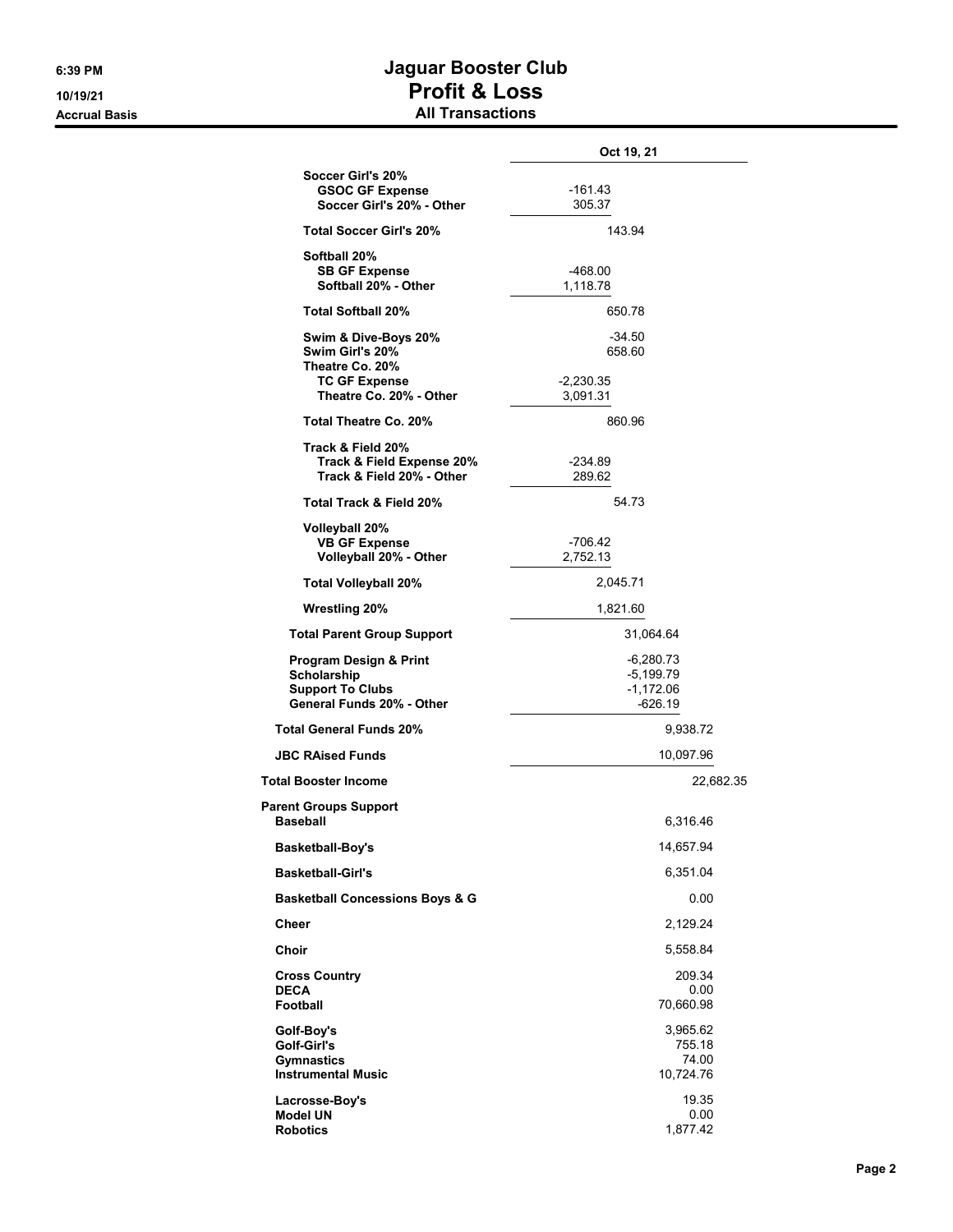## **6:39 PM Jaguar Booster Club 10/19/21 Profit & Loss Accrual Basis All Transactions**

|                                                                                                                                                                                                                                                                                                                                                            | Oct 19, 21                                                                                                                     |  |
|------------------------------------------------------------------------------------------------------------------------------------------------------------------------------------------------------------------------------------------------------------------------------------------------------------------------------------------------------------|--------------------------------------------------------------------------------------------------------------------------------|--|
| <b>Senior Class Activities</b><br>2020 Seniors                                                                                                                                                                                                                                                                                                             | $-1,328.60$                                                                                                                    |  |
| 2021 Seniors                                                                                                                                                                                                                                                                                                                                               | 2,226.19                                                                                                                       |  |
| 2022 Senior<br><b>2022 Senior Donations</b><br>2022 Sr. Gifts/Giveaways<br>2022 Sr. Sales<br>2022 Grad Night<br>2022 Senior Flock<br>2022 Sr. Blanket<br>2022 Sr. Stickers Online                                                                                                                                                                          | 150.00<br>$-126.37$<br>$-1,000.00$<br>50.00<br>$-532.70$<br>28.00                                                              |  |
| Total 2022 Sr. Sales                                                                                                                                                                                                                                                                                                                                       | $-1,454.70$                                                                                                                    |  |
| 2022 Senior - Other                                                                                                                                                                                                                                                                                                                                        | $-2,587.20$                                                                                                                    |  |
| <b>Total 2022 Senior</b>                                                                                                                                                                                                                                                                                                                                   | -4,018.27                                                                                                                      |  |
| <b>Total Senior Class Activities</b>                                                                                                                                                                                                                                                                                                                       | $-3,120.68$                                                                                                                    |  |
| <b>Soccer Boy's</b>                                                                                                                                                                                                                                                                                                                                        | 2,923.31                                                                                                                       |  |
| <b>Soccer Girl's</b>                                                                                                                                                                                                                                                                                                                                       | 4,874.16                                                                                                                       |  |
| Softball                                                                                                                                                                                                                                                                                                                                                   | 9,721.99                                                                                                                       |  |
| Swimming-Boy's<br><b>Swimming-Girls</b>                                                                                                                                                                                                                                                                                                                    | 436.56<br>1,647.67                                                                                                             |  |
| Tennis-Boy's<br><b>Theater Company</b>                                                                                                                                                                                                                                                                                                                     | 20.00<br>5,019.06                                                                                                              |  |
| <b>Track &amp; Field</b>                                                                                                                                                                                                                                                                                                                                   | 3,508.04                                                                                                                       |  |
| <b>Unknow Deposit</b><br>Volleyball                                                                                                                                                                                                                                                                                                                        | 470.00<br>10,194.29                                                                                                            |  |
| Wrestling                                                                                                                                                                                                                                                                                                                                                  | 9,686.60                                                                                                                       |  |
| <b>Total Parent Groups Support</b>                                                                                                                                                                                                                                                                                                                         | 168,681.17                                                                                                                     |  |
| <b>Total Income</b>                                                                                                                                                                                                                                                                                                                                        | 191,363.52                                                                                                                     |  |
| <b>Gross Profit</b>                                                                                                                                                                                                                                                                                                                                        | 191,363.52                                                                                                                     |  |
| <b>Expense</b><br><b>Business Expenses</b><br><b>Bank Fees</b><br><b>Booster Membership</b><br><b>Business Registration Fees</b><br><b>Email Service</b><br><b>Equipment</b><br>Insurance - Liability, D and O<br><b>Postage, Mailing Service</b><br><b>Printing and Copying</b><br><b>Square Fee</b><br><b>Supplies</b><br><b>Website Hosting</b><br>Zoom | 183.27<br>475.00<br>395.00<br>303.50<br>1,261.10<br>2,540.00<br>1,471.92<br>698.73<br>1,426.78<br>721.44<br>2,214.49<br>165.49 |  |
| <b>Total Business Expenses</b>                                                                                                                                                                                                                                                                                                                             | 11,856.72                                                                                                                      |  |
| <b>Contract Services</b><br><b>Accounting Fees</b>                                                                                                                                                                                                                                                                                                         | 800.00                                                                                                                         |  |
| <b>Total Contract Services</b>                                                                                                                                                                                                                                                                                                                             | 800.00                                                                                                                         |  |